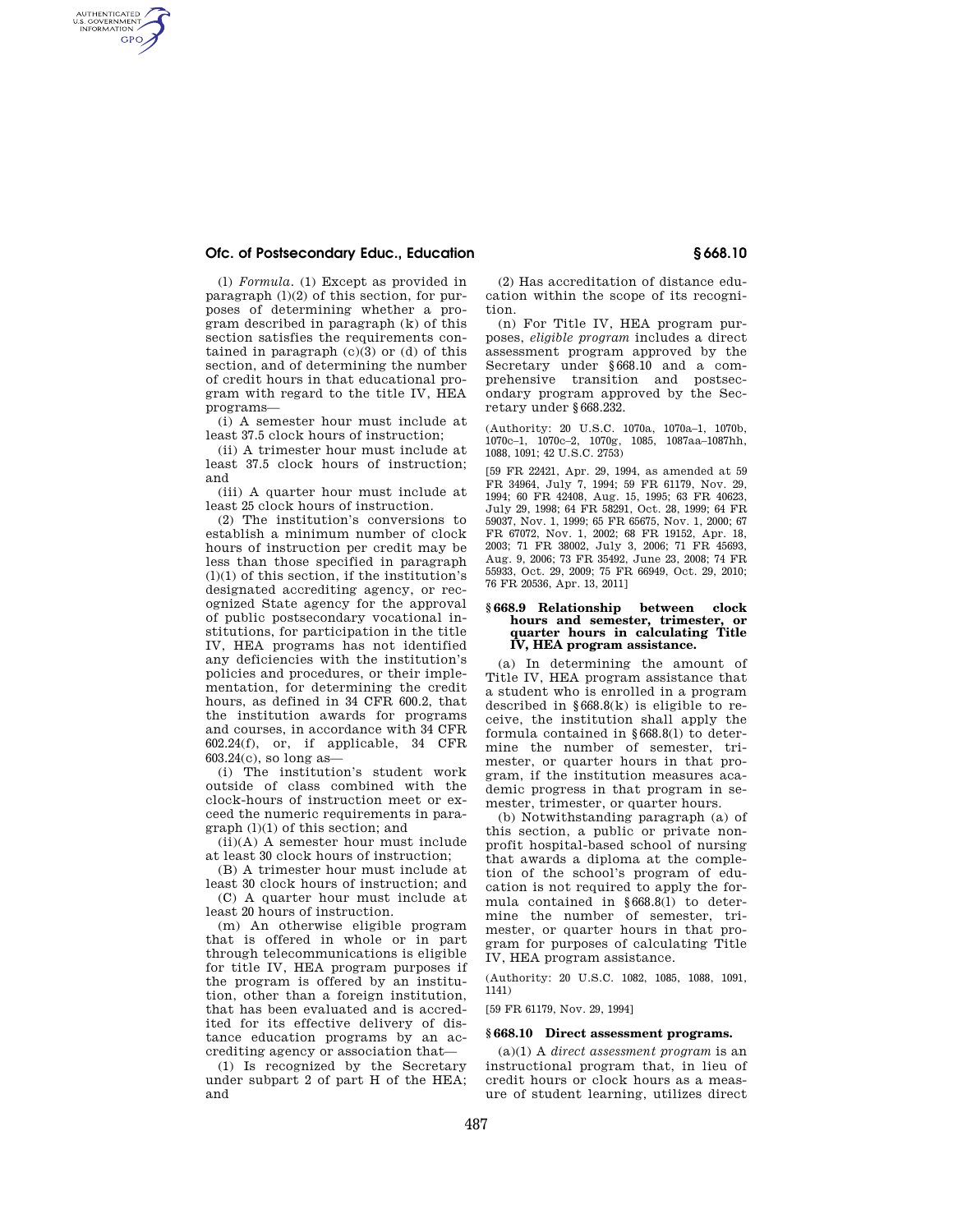assessment of student learning, or recognizes the direct assessment of student learning by others. The assessment must be consistent with the accreditation of the institution or program utilizing the results of the assessment.

(2) Direct assessment of student learning means a measure by the institution of what a student knows and can do in terms of the body of knowledge making up the educational program. These measures provide evidence that a student has command of a specific subject, content area, or skill or that the student demonstrates a specific quality such as creativity, analysis or synthesis associated with the subject matter of the program. Examples of direct measures include projects, papers, examinations, presentations, performances, and portfolios.

(3) All regulatory requirements in this chapter that refer to credit or clock hours as a measurement apply to direct assessment programs. Because a direct assessment program does not utilize credit or clock hours as a measure of student learning, an institution must establish a methodology to reasonably equate the direct assessment program (or the direct assessment portion of any program, as applicable) to credit or clock hours for the purpose of complying with applicable regulatory requirements. The institution must provide a factual basis satisfactory to the Secretary for its claim that the program or portion of the program is equivalent to a specific number of credit or clock hours.

(i) An academic year in a direct assessment program is a period of instructional time that consists of a minimum of 30 weeks of instructional time during which, for an undergraduate educational program, a full-time student is expected to complete the equivalent of at least 24 semester or trimester credit hours, 36 quarter credit hours or 900 clock hours.

(ii) A payment period in a direct assessment program for which equivalence in credit hours has been established must be determined under the requirements in  $§668.4(a)$ , (b), or (c), as applicable, using the academic year determined in accordance with paragraph  $(a)(3)(i)$  of this section (or the portion

**§ 668.10 34 CFR Ch. VI (7–1–11 Edition)** 

of that academic year comprising or remaining in the program). A payment period in a direct assessment program for which equivalence in clock hours has been established must be determined under the requirements in §668.4(c), using the academic year determined in accordance with paragraph  $(a)(3)(i)$  of this section (or the portion of that academic year comprising or remaining in the program).

(iii) A week of instructional time in a direct assessment program is any seven-day period in which at least one day of educational activity occurs. Educational activity in a direct assessment program includes regularly scheduled learning sessions, facultyguided independent study, consultations with a faculty mentor, development of an academic action plan addressed to the competencies identified by the institution, or, in combination with any of the foregoing, assessments. It does not include credit for life experience. For purposes of direct assessment programs, independent study occurs when a student follows a course of study with predefined objectives but works with a faculty member to decide how the student is going to meet those objectives. The student and faculty member agree on what the student will do (e.g., required readings, research, and work products), how the student's work will be evaluated, and on what the relative timeframe for completion of the work will be. The student must interact with the faculty member on a regular and substantive basis to assure progress within the course or program.

(iv) A full-time student in a direct assessment program is an enrolled student who is carrying a full-time academic workload as determined by the institution under a standard applicable to all students enrolled in the program. However, for an undergraduate student, the institution's minimum standard must equal or exceed the minimum full-time requirements specified in the definition of *full-time student* in §668.2 based on the credit or clock hour equivalency established by the institution for the direct assessment program.

(b) An institution that offers a direct assessment program must apply to the Secretary to have that program determined to be an eligible program for